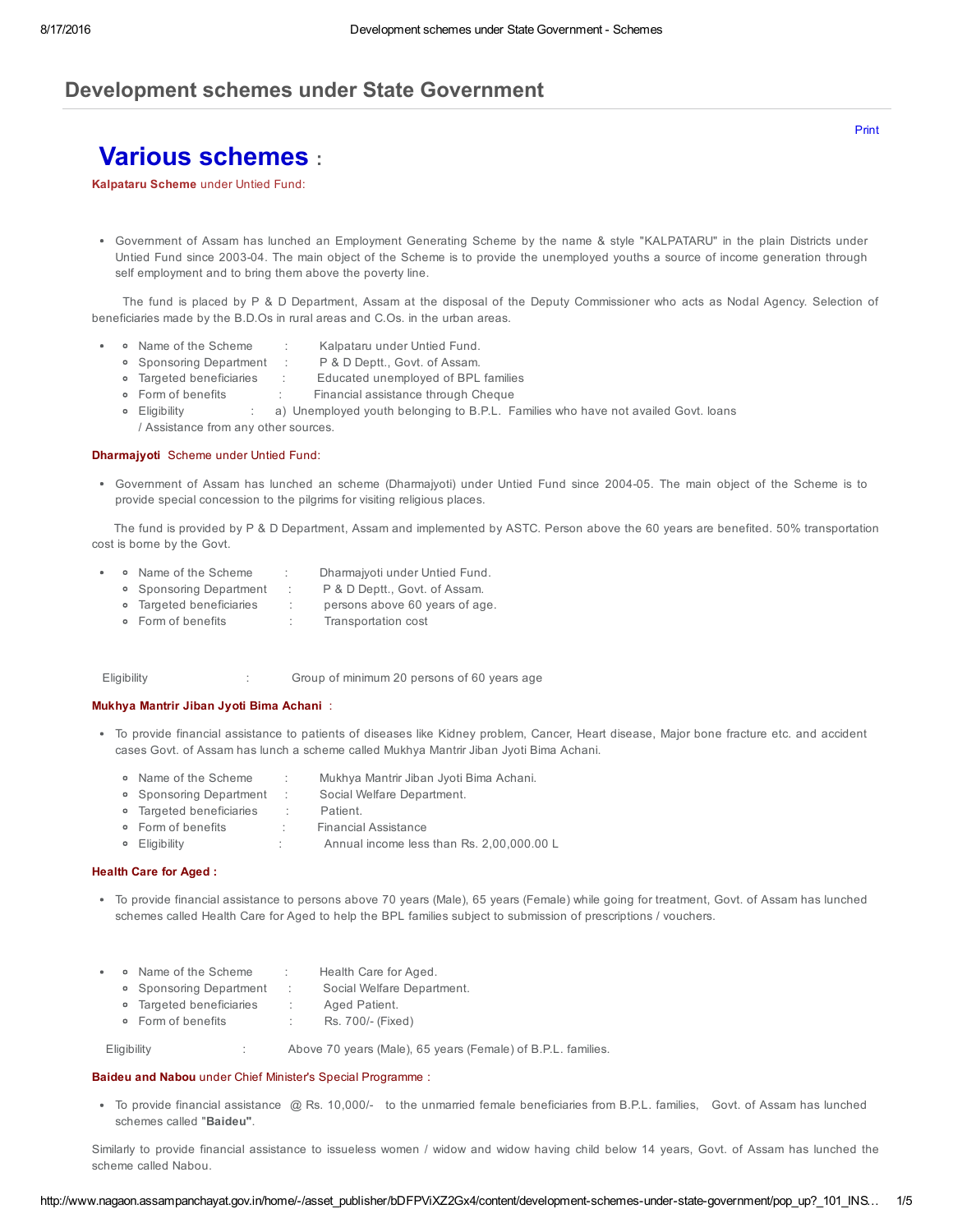## 8/17/2016 Development schemes under State Government Schemes

- o Name of the Scheme : Baideu and Nabou.
	-
	- Sponsoring Department : Social Welfare Department. Targeted beneficiaries : Unmarried female for Baideu and Widow.
	- Form of benefits : Rs. 10,000/ (One time)

Eligibility **included temale beneficiaries from B.P.L.** families and issueless women / widow and widow having child below 14 years.

#### Na-Bowari under Chief Minister's Special Programme :

• To provide financial assistance @ Rs. 10,000/- to the Newly married after Jan/2010. from B.P.L. families, Govt. of Assam has lunched schemes called "Na-Bowari".

Name of the Scheme : Na-Bowari.

- • Sponsoring Department : Social Welfare Department.
	- Targeted beneficiaries : Married female.
	- Form of benefits : Rs. 10,000/ (One time)

Eligibility : Married after Jan/2010. (Registered Married, age above 20 years, BPL)

## Mukhya Mantrir Karmajyoti Achani :

The objective of the scheme is to provide financial assistance and skill development of traditional artisans, weavers, blacksmiths, potters etc. The scheme was started from 2005-06.

Name of the Scheme : Mukhya Mantrir Karmajyoti Achani.

- • Sponsoring Department : Industries & Commerce Deptt. with support of P&RD Deptt.
- Targeted beneficiaries : SHG and Trained personal and Entrepreneurs under Assam Vikash Yojana Form of benefits : Financial assistance through cheque.

Eligibility **SHG** who have been engaged for the development of industrial activities based on the local resources and market demand.

## Chief Minister's Self Employment Scheme (CMSS) :

• The Govt. of Assam introduced the CMSS Scheme in the year 2001 re-designed basically for training / Apprenticeship of educated unemployed youth outside Assam in reputed Industrial houses national academies.

Name of the Scheme : Chief Minister's Self Employment Scheme (CMSS).

- • Sponsoring Department : Industries & Commerce Deptt. with support of P&RD Deptt.
- Targeted beneficiaries : Educated graduate youths of various discipline
- Form of benefits : Stipend Rs. 4500/ P.M. trainee with traveling expenses up and down. Eligibility : Engineering graduate, Postgraduates & graduates in Science / Arts / Commerce / Management Course / Diploma in technical subject / ITI certificate holders / HS passed youths of Assam

## Rajiv Gandhi Computer Literacy Programme:

• Rajiv Gandhi Computer Literacy Programme in Schools of Assam, aims at introducing Computer Education in Higher Secondary Schools / High Schools of the State, in phase manner, for Standards from V to XII since 2003-04.

| Name of Scheme           | Rajiv Gandhi Computer Literacy Programme                                                                                                       | (RGCLP).                      |
|--------------------------|------------------------------------------------------------------------------------------------------------------------------------------------|-------------------------------|
| Sponsoring Department    | AMTRON                                                                                                                                         |                               |
| Targeted beneficiaries : | Students of Standards V to VIII - General I<br>standards X to XII – Professional modules covering MS Windows operating systems, MS Office etc. | Awareness course. Students of |
| Form of benefits         | Computer Training.                                                                                                                             |                               |

Eligibility : A committee headed by D. C., I. S. as Member Secy. and G. M. DICC as Member decides the schools in phase manner where rooms of size 20x20 ft. and 1 Phase / 3 Phase Electricity connection available.

## MAJONI UNDER ASSAM BIKASH YOJANA:

- Government of Assam has lunched the scheme on the 10th February, 2009. The main object of the scheme is to provide financial assistance to Girl child.
- i. Name of Scheme : Majoni under Assam Bikash Yojana.
- ii. Sponsored/ Implemented by : Health Department.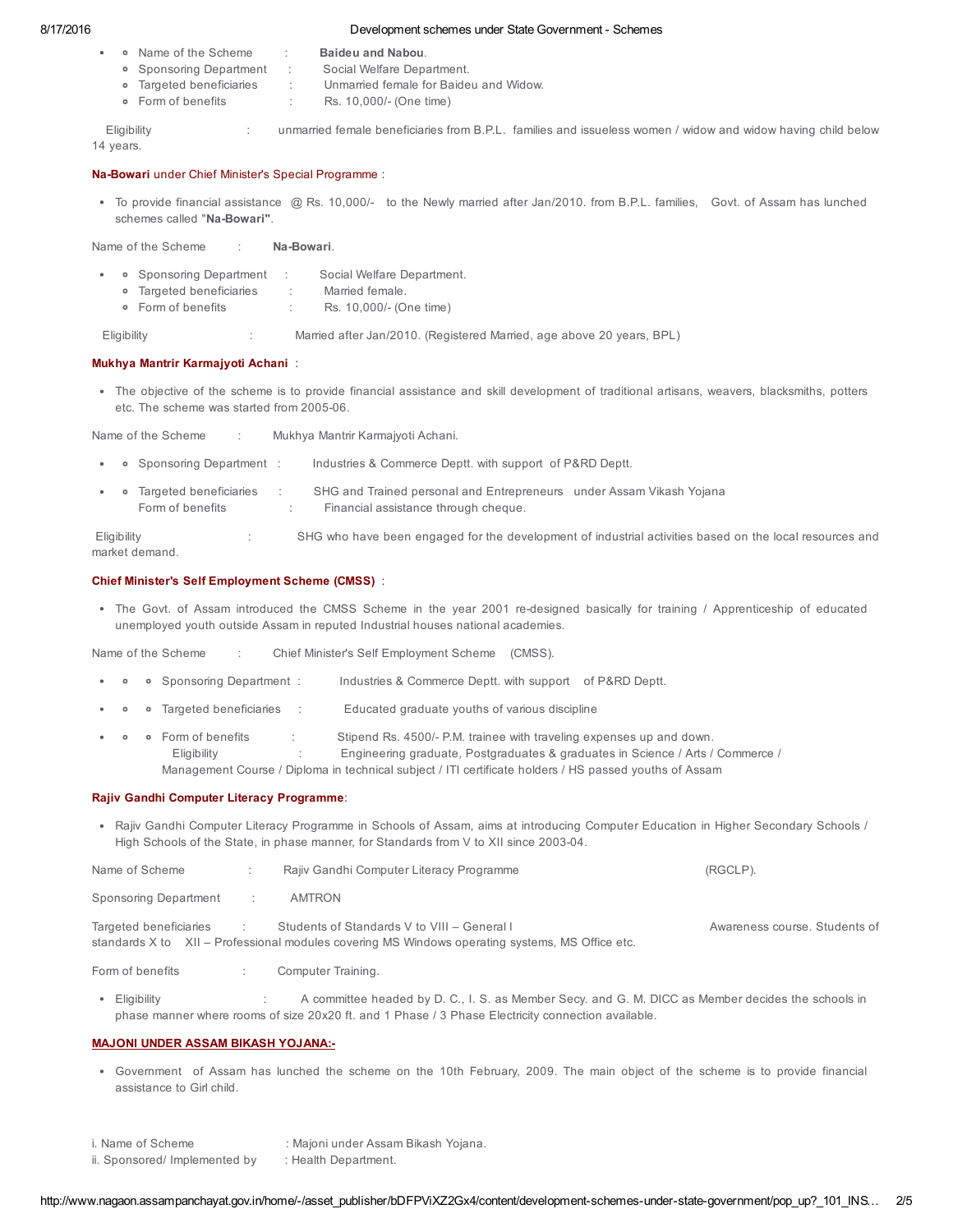## 8/17/2016 Development schemes under State Government Schemes

- iii. Targeted beneficiaries : Girl Child.
- iv. Eligibility :
- A. Institutional Birth
- B. Families having two children
- C. Birth to be registered
- D. FD issued in the name of girl child and maturity period is 18 years.

v. Nature of benefit : Financial assistance at the time of maturity

## Mamoni under Assam Vikash Yojana:

Government of Assam has lunched the scheme on the 27th February, 2009.

- The main object of the scheme is to provide nutritional supplement for pregnant women.
- i. Name of Scheme : Mamoni under Assam Bikash Yojana.
- ii. Sponsored/ Implemented by : Health Department.
- iii. Targeted beneficiaries : Pregnant Women

iv. Eligibility : The Pregnant women shall have to take 1st, 2nd

and 3rd ANC and to have the Mother and Child Health Card (MCH Card) provided by Health Institution during 1st ANC.

v. Nature of benefit : Account Payee cheque of Rs. 500/ (Rupees Five Hundred) only during 1st ANC and after 3rd ANC she will get again Rs. 500/- (Rupees Five Hundred) only

## Distribution of LLIN Bed Net under C.M's Special Scheme:

- • Government of Assam has lunched 2010-11
	- The main object of the scheme is to provide support to BPL Families.
- i. Name of Scheme : Distribution of LLIN Bednet .
- ii. Sponsored/ Implemented by : Health Department.
- iii. Targeted beneficiaries : BPL families and poor families.
- iv. Eligibility : BPL families and poor families to be selected by Block Level / MB/ TC Level Committee.
- v. Nature of benefit : Kind One Bednet to one BPL / Poor Families.

# PROVIDING CASH ASSISTANCE/ POWER TILLER TO POOR FARMERS (UNDER C.M. SPECIAL SCHEMES) :

- The main object of the scheme is to provide financial support to the poor farmers.
- i. Name of Scheme : Distribution Power Tiller / Cash assistance.
- ii. Sponsored/ Implemented by : Agriculture Department.
- iii. Targeted beneficiaries : Agricultural Farmers / SHG.
- iv. Eligibility : Farmers having Land.
- v. Nature of benefit : Kind Power Tiller and cash assistance @ Rs. 3000/-

# ELEMENTARY EDUCATION (UNDER ASSAM VIKASH YOJANA) :

i. Name of Scheme : Financial Grant to Girls students of BPL/ Poor families for school uniform and incentive to girls student for purchasing reading materials.

ii. Sponsored/ Implemented by : Elementary Education Department. iii. Targeted beneficiaries : School Students class I to VII. iv. Eligibility in the student BPL / Poor families. The student SPL / Poor families. Financial assistance.

# Gyanjyoti scheme (SECONDARY EDUCATION :

Gyanjyoti scheme has been introduced by the Govt. of Assam since 2004. Under this scheme the Govt. of Assam provides all facility to the students to the visit the Historically and Geographically important places, including the industrial town of our region.

- i. Name of Scheme : Gyanjyoti under Untied Fund. ii. Sponsored/ Implemented by : Secondary Education Department.
- 
- iii. Targeted beneficiaries : School Students (Class 8th onward)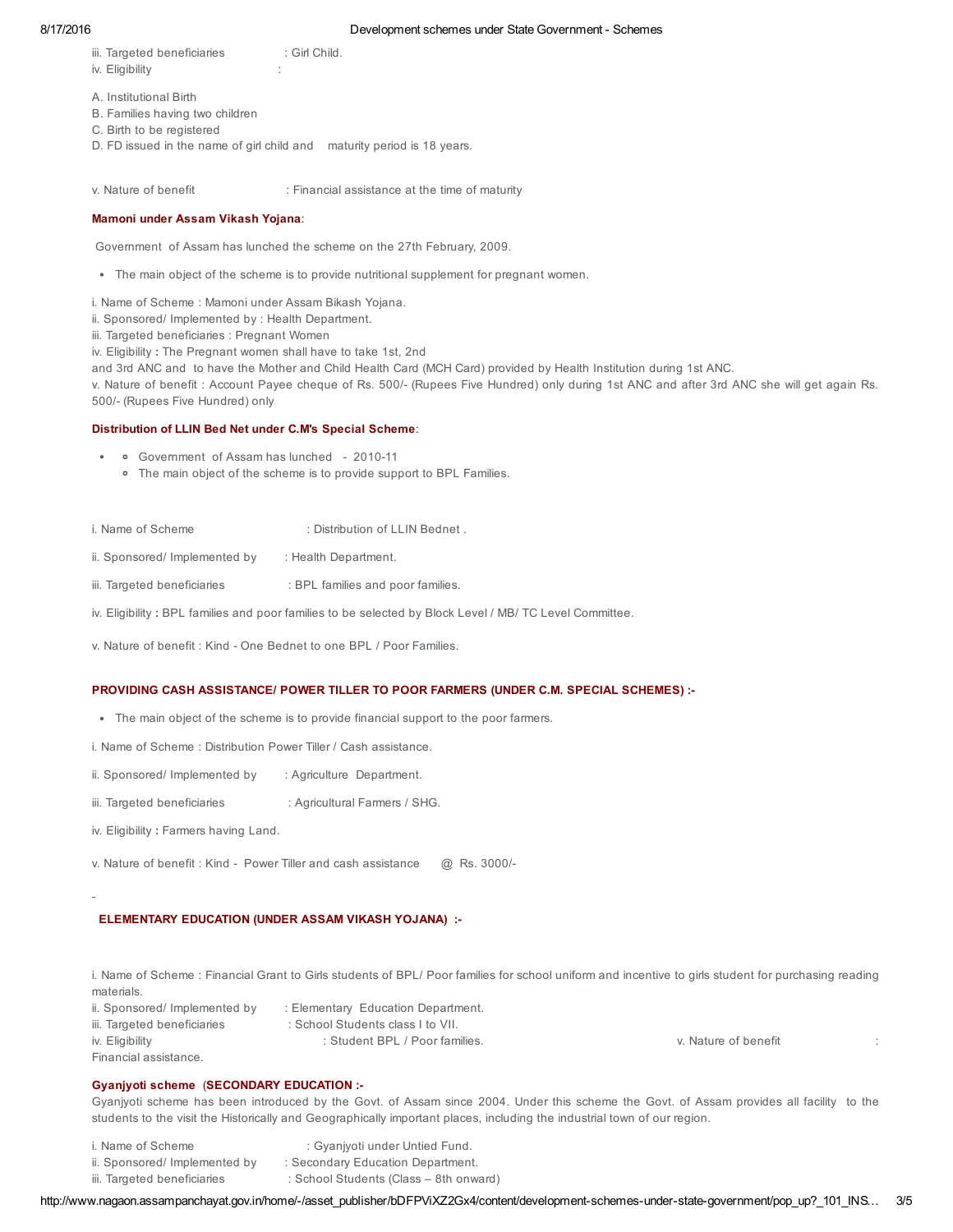### 8/17/2016 Development schemes under State Government Schemes

- iv. Eligibility : A. Student of Govt./ Provincialised school.
- v. Nature of benefit : To impart knowledge/ encouragement.

Free Bicycle Distribution :- Main object of the scheme is to encourage girls enrolment and in order to avoid covering distance through walking, under Assam Vikash Yojana during the year 2010-11.

- i. Name of Scheme :Free Bicycle Distribution under C.M.'s special schemes.
- ii. Sponsored/ Implemented by : Secondary Education Department.
- iii. Targeted beneficiaries : Girls student (Class VIII & IX of BPL Families.
- iv. Eligibility : A. Girls student of BPL families of Govt./ Provincialised school.
- B. Beneficiaries selected by DLSC meeting.
- v. Nature of benefit : One Bi-cycle to Girl student.

Pre Matric Scholarship (Under Assam Minorities Development Board) :- Main object of the scheme is to provide financial assistance to meritorious student belonging Minority community.

- i. Name of Scheme : Scholarship to meritorious students
- ii. Sponsored/ Implemented by : Elementary/Secondary Education Department.
- iii. Targeted beneficiaries : Student below class X.
- iv. Eligibility : Students below class X securing minimum 50% marks in last annual exam and whose guardian annual income is less then

Rs. 1,00,000/- Lakh.

v. Nature of benefit in Financial assistance

#### Post Matric Scholarship (Under Assam Char Area Development Department) :

Main object of the scheme is to provide financial assistance to meritorious student belonging Minority community.

- i. Name of Scheme : Scholarship to meritorious students
- ii. Sponsored/ Implemented by : Secondary Education Department.
- iii. Targeted beneficiaries : Student above HSLC.
- iv. Eligibility : Students above HSLC securing minimum 50% marks in last annual exam and whose guardian annual income is less then Rs. 2,00,000/- Lakh.
- 
- v. Nature of benefit : Financial assistance.

## ANUNDO RAM BOROOAH AWARD :

Main object of the scheme is to keep pase with the present I.T. sector among the student by awarding one LapTop Computer set to every student who secured 1st Division in the HSLC Examination.

- i. Name of Scheme : Anundo Ram Borooah Award to meritorious students.
- ii. Sponsored/ Implemented by  $\therefore$  P. & D. Department.
- iii. Targeted beneficiaries : Student who passed HSLC in 1st Divn.
- iv. Eligibility : Student who secured 1st Division in the HSLC Examination.
- v. Nature of benefit : One Lap-Top Computer Set.

## Rajiv Gandhi Computer Literacy Programme:

- Rajiv Gandhi Computer Literacy Programme in Schools of Assam, aims at introducing Computer Education in Higher Secondary Schools / High Schools of the State, in phase manner, for Standards from V to XII since 2003-04.
- Name of Scheme : Rajiv Gandhi Computer Literacy Programme (RGCLP).
- Sponsoring Department : AMTRON
- Targeted beneficiaries : Students of Standards V to VIII General Awareness course. Students of standards X to XII Professional modules covering MS Windows operating systems, MS Office etc.
- Form of benefits : Computer Training.
- Eligibility : A committee headed by D. C., I. S. as Member Secy. and G. M. DICC as Member decides the schools in phase manner where rooms of size 20x20 ft. and 1 Phase / 3 Phase Electricity connection available.

## HANDLOOM & TEXTILE:

- i. Name of Scheme : Distribution of Yarn & Blankets under C.M.'s special scheme.
- ii. Sponsored/ implemented by : Handloom & Textile Department.
- iii. Targeted beneficiaries : BPL/ Poor Families.